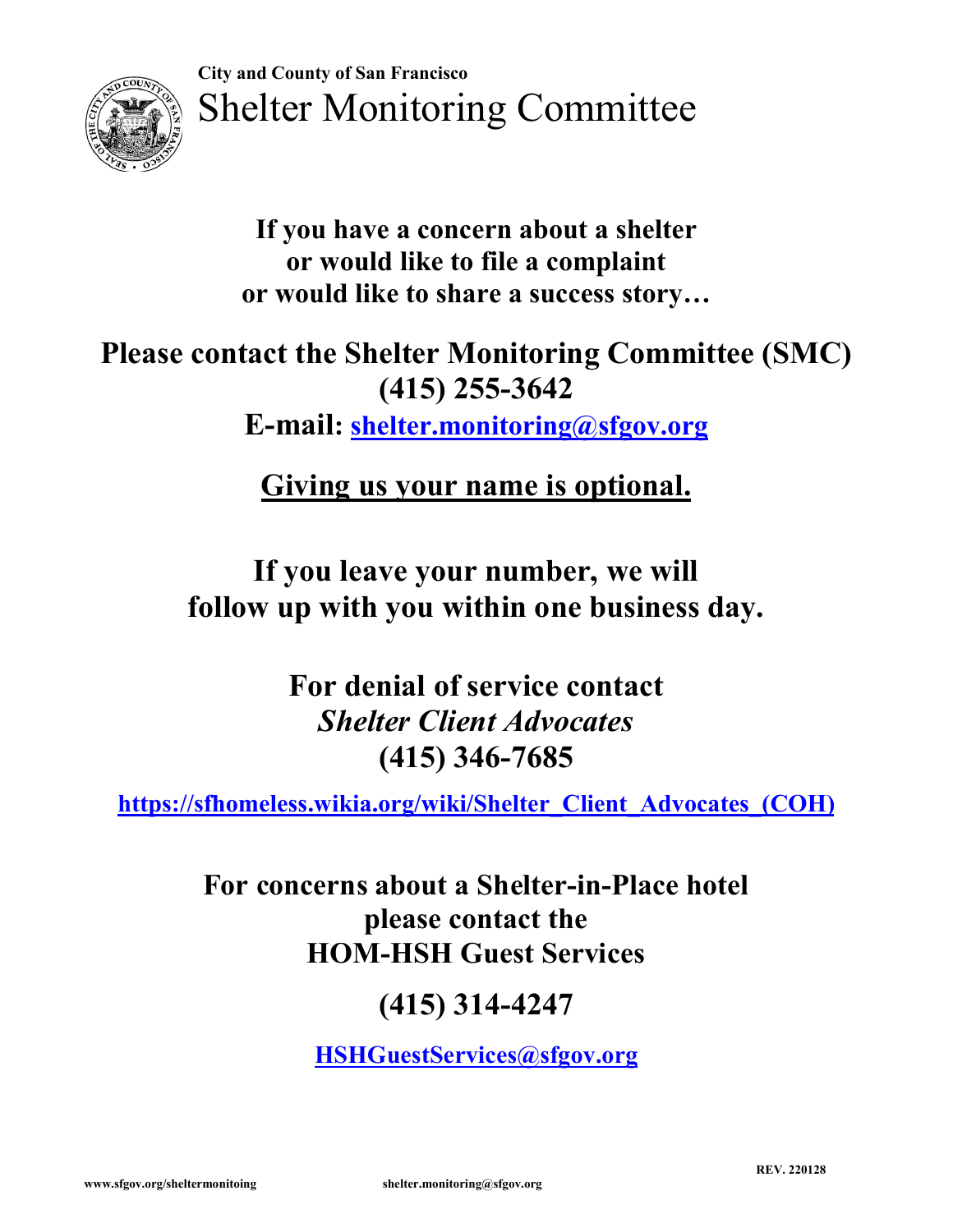City and County of San Francisco<br>Shelter Monitoring Committee Shelter Monitoring Committee



<sup>ty and County of San Francisco</sup><br>helter Monitoring Committee<br>Si tiene algún problema con un albergue,<br>o desea presentar una queja,<br>le gustaría compartir una historia exitosa ... unty of San Francisco<br>er Monitoring Committee<br>e algún problema con un albergue,<br>o desea presentar una queja,<br>aría compartir una historia exitosa ...<br>muníquese con el Comité de City and County of San Francisco<br>
Shelter Monitoring Committee<br>
Si tiene algún problema con un albergue,<br>
o desea presentar una queja,<br>
o le gustaría compartir una historia exitosa ...<br>
Comuníquese con el Comité de<br>
Monito

# <sup>d County of San Francisco</sup><br>
1 dcounty of San Francisco<br>
1 dcer Monitoring Committee<br>
iene algún problema con un albergue,<br>
o desea presentar una queja,<br>
ustaría compartir una historia exitosa ...<br>
Comuníquese con el Comit <sup>d County of San Francisco</sup><br>
elter Monitoring Committee<br>
tiene algún problema con un albergue,<br>
o desea presentar una queja,<br>
ustaría compartir una historia exitosa ...<br>
Comuníquese con el Comité de<br>
Monitoreo de Albergues an Francisco<br>
contitoring Committee<br>
a presentar una queja,<br>
a presentar una queja,<br>
ompartir una historia exitosa ...<br>
quese con el Comité de<br>
eo de Albergues (SMC)<br>
(415) 255-3642<br>
co: <u>refugio.monitoring@sfgov.org</u><br>
gu Shelter Monitoring Committee<br>
Si tiene algún problema con un albergue,<br>
o desea presentar una queja,<br>
o le gustaría compartir una historia exitosa ...<br>
Comuníquese con el Comité de<br>
Monitoreo de Albergues (SMC)<br>
(415) 255iene algún problema con un albergue,<br>
o desea presentar una queja,<br>
ustaría compartir una historia exitosa ...<br>
Comuníquese con el Comité de<br>
Monitoreo de Albergues (SMC)<br>
(415) 255-3642<br>
electrónico: <u>refugio.monitoring@s</u> Si tiene algún problema con un albergue,<br>
o desea presentar una queja,<br>
o le gustaría compartir una historia exitosa ...<br>
Comuníquese con el Comité de<br>
Monitoreo de Albergues (SMC)<br>
(415) 255-3642<br>
Correo electrónico: <u>ref</u> o desea presentar una queja,<br>
staría compartir una historia exitosa ...<br>
Comuníquese con el Comité de<br>
Monitoreo de Albergues (SMC)<br>
(415) 255-3642<br>
electrónico: <u>refugio.monitoring@sfgov.org</u><br>
Brindar su nombre es opciona Comuniquese con el Comité de<br>
Monitoreo de Albergues (SMC)<br>
(415) 255-3642<br>
Correo electrónico: <u>refugio.monitoring@sfgov.org</u><br>
<u>Brindar su nombre es opcional.</u><br>
leja su número, nos pondremos en contacto con usted<br>
en el e mantapartes contra contra contra de albergues (SMC)<br>
(415) 255-3642<br>
rrónico: <u>refugio.monitoring@sfgov.org</u><br>
ndar su nombre es opcional.<br>
co, nos pondremos en contacto con usted<br>
el espacio de un día laboral.<br>
za el servi

# (COH)<br>i0<br>REV. 220127 (415) 255-3642<br>
co: <u>refugio.monitoring@sfgov.org</u><br>
su nombre es opcional.<br>
os pondremos en contacto con usted<br>
pacio de un día laboral.<br>
servicio puede comunicarse con<br>
ter Client Advocates<br>
(415) 346-7685<br>
org/wiki/Shelt **Brindar su nombre es opcional.**<br>
a su número, nos pondremos en contacto con usted<br>
en el espacio de un día laboral.<br>
se le rechaza el servicio puede comunicarse con<br> *Shelter Client Advocates*<br>
(415) 346-7685<br>
//sfhomeles **Example 12 Superolation**<br>
nos pondremos en contacto con usted<br>
spacio de un día laboral.<br>
el servicio puede comunicarse con<br> *elter Client Advocates*<br>
(415) 346-7685<br> **ia.org/wiki/Shelter\_Client\_Advocates\_(COH)**<br>
problema HOM-HSH Guest Services pacio de un día laboral.<br>
servicio puede comunicarse con<br>
ter Client Advocates<br>
(415) 346-7685<br>
org/wiki/Shelter Client Advocates (COH)<br>
roblema con un hotel de refugio<br>
muníquese con el<br>
-HSH Guest Services<br>
(415) 314-424

https://sfhomeless.wikia.org/wiki/Shelter\_Client\_Advocates\_(COH)

# Shelter Client Advocates<br>
(415) 346-7685<br>
https://sfhomeless.wikia.org/wiki/Shelter Client Advocates (COH)<br>
Si tiene algún problema con un hotel de refugio<br>
M-HSH Guest Services<br>
(415) 314-4247<br>
HSHGuestServices@sfgov.org<br>

HSHGuestServices@sfgov.org